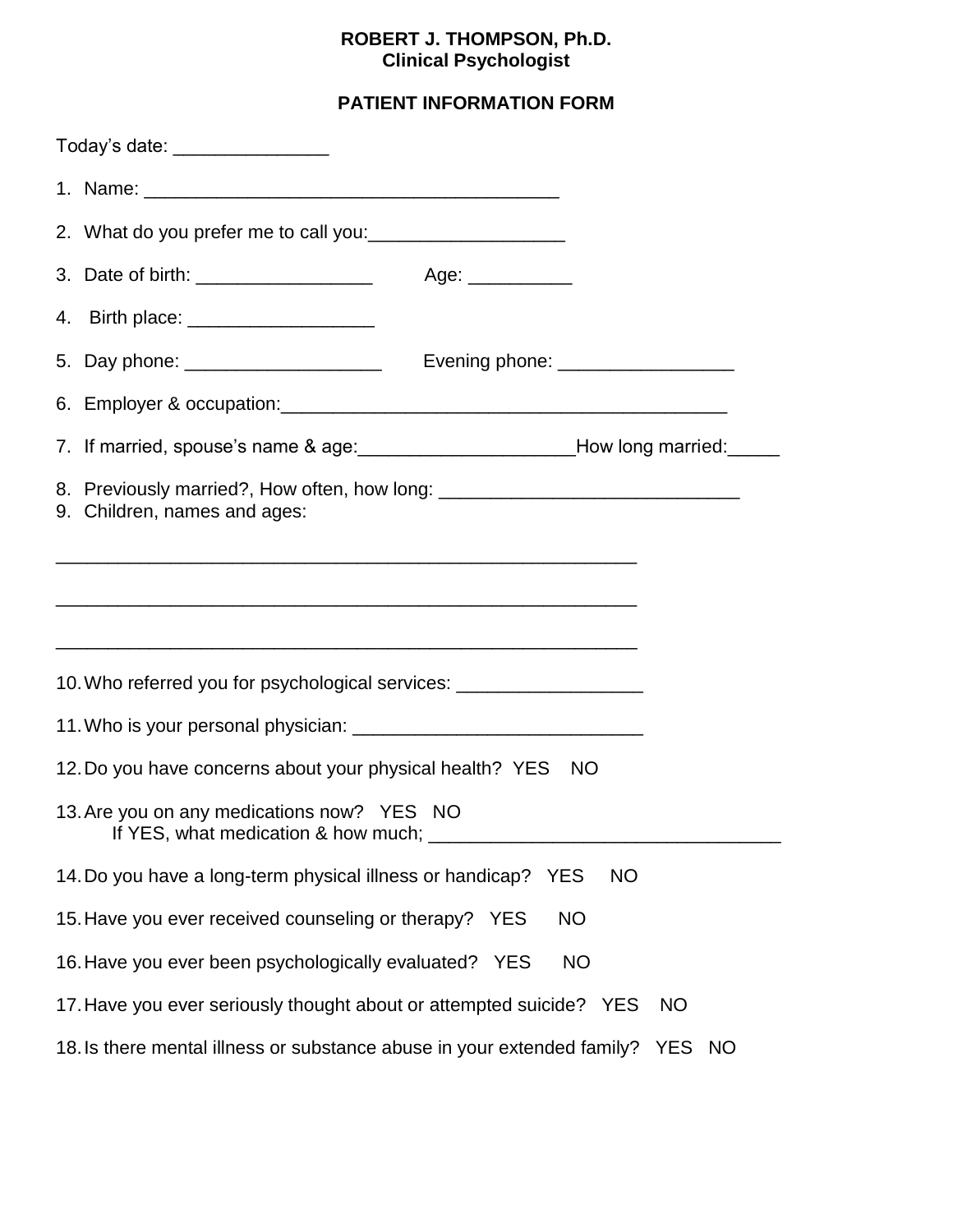- 19.Do you drink alcohol or use recreational drugs? YES NO If so, how often, and in what amounts?
- 20.Do you have a history of drug or alcohol abuse? YES NO
- 21.Do you have any problems with alcohol or drugs? YES NO
- 22.Does anyone close to you have problems with drinking or drugs? YES NO
- 23. Have you ever been admitted to a psychiatric hospital? YES NO
- 24.Do you have a history of problems with the law? YES NO
- 25.Were you separated from your parents as a child? YES NO
- 26.Were you abused as a child (physically, sexually, or mentally)? YES NO
- 27.What is your educational level? \_\_\_\_\_\_\_\_\_\_\_\_\_\_\_\_\_\_\_\_\_\_
- 28.How satisfied are you with your job?
	- Satisfied In-between Dissatisfied
- 29.How satisfied are you with family relationships?
	- Satisfied In-between Dissatisfied
- 30.How satisfied are you with your relationships with friends?
	- Satisfied In-between Dissatisfied
- 31.How satisfied are your level and amount of recreation?
	- Satisfied In-between Dissatisfied
- 32.Is religion an important part of your life?
	- If yes, denomination: \_\_\_\_\_\_\_\_\_\_\_\_\_\_\_\_\_\_\_\_\_\_\_\_\_\_
- 33.What are the main stresses in your life?
- 34.If you have received previous mental health treatment or hospitalization, please list when and

\_\_\_\_\_\_\_\_\_\_\_\_\_\_\_\_\_\_\_\_\_\_\_\_\_\_\_\_\_\_\_\_\_\_\_\_\_\_\_\_\_\_\_\_\_\_\_\_\_\_\_\_\_\_\_\_\_\_\_\_\_\_\_\_

\_\_\_\_\_\_\_\_\_\_\_\_\_\_\_\_\_\_\_\_\_\_\_\_\_\_\_\_\_\_\_\_\_\_\_\_\_\_\_\_\_\_\_\_\_\_\_\_\_\_\_\_\_\_\_\_\_\_\_\_\_\_\_\_

- 35. where:  $\blacksquare$
- 36.What other information should I know in order to best assist your treatment?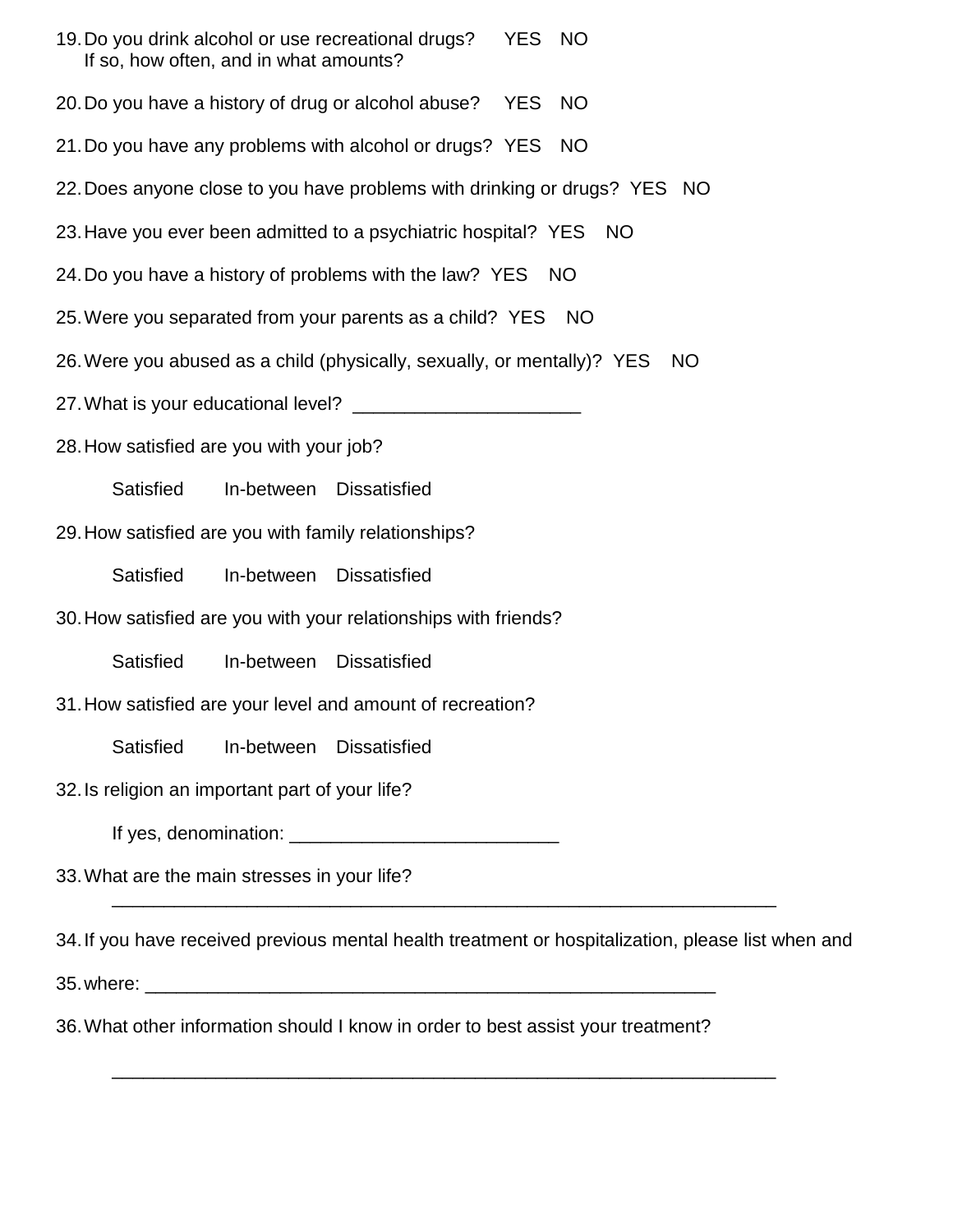#### **PATIENT REGISTRATION**

| LEGAL NAME                                                                                                |       |       |      |                                     |                                                                                  |
|-----------------------------------------------------------------------------------------------------------|-------|-------|------|-------------------------------------|----------------------------------------------------------------------------------|
|                                                                                                           | First |       | Last |                                     | Middle Initial                                                                   |
|                                                                                                           |       |       |      |                                     |                                                                                  |
|                                                                                                           |       |       |      |                                     |                                                                                  |
|                                                                                                           |       |       |      |                                     |                                                                                  |
| Birth Date _____/_____/_______ Sex [ ]M [ ]F                                                              |       |       |      |                                     |                                                                                  |
| Check one: [ ]Single [ ]Married [ ]Separated [ ]Divorced                                                  |       |       |      | [ ]Widowed                          |                                                                                  |
|                                                                                                           |       |       |      |                                     |                                                                                  |
| Name of person who referred you to Dr. Thompson ________________________________                          |       |       |      |                                     |                                                                                  |
| Person not living at your address to contact in case of emergency:                                        |       |       |      |                                     |                                                                                  |
| Name                                                                                                      |       | Phone |      | Relationship                        |                                                                                  |
| <b>PRIMARY INSURANCE</b>                                                                                  |       |       |      |                                     |                                                                                  |
|                                                                                                           |       |       |      | <b>Subscriber Birth Date</b>        | Relationship to Patient                                                          |
|                                                                                                           |       |       |      |                                     |                                                                                  |
|                                                                                                           |       |       |      |                                     |                                                                                  |
| ID #_____________________________Group #_____________________________Effective Date _____/_____/_________ |       |       |      |                                     |                                                                                  |
|                                                                                                           |       |       |      |                                     |                                                                                  |
| <b>SECONDARY INSURANCE</b>                                                                                |       |       |      |                                     |                                                                                  |
| Subscriber                                                                                                |       |       |      | $\sqrt{2}$<br>Subscriber Birth Date | Relationship to Patient                                                          |
|                                                                                                           |       |       |      |                                     |                                                                                  |
|                                                                                                           |       |       |      |                                     |                                                                                  |
|                                                                                                           |       |       |      |                                     | _Group #___________________________________ Effective Date ______/______/_______ |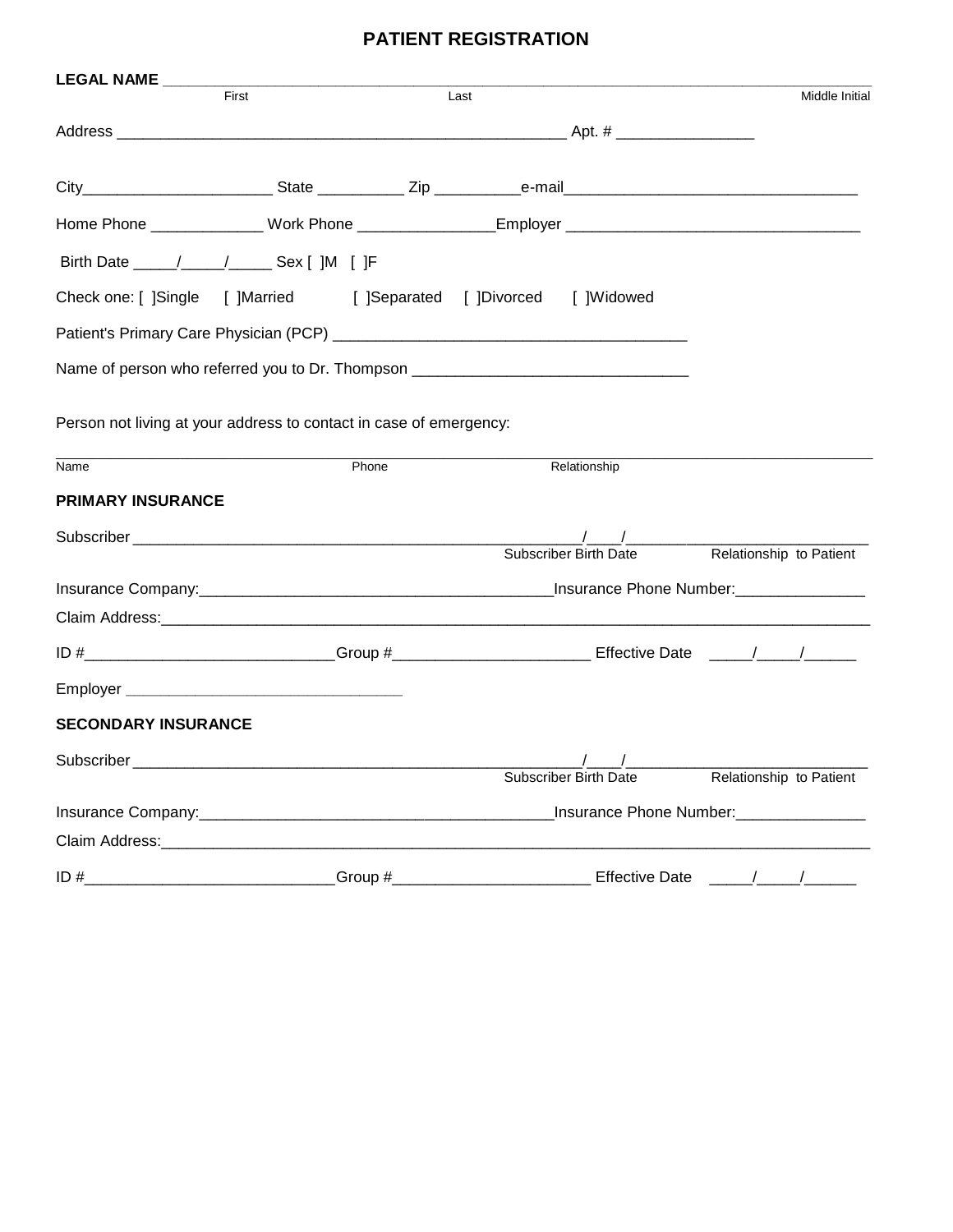ROBERT J. THOMPSON, Ph.D. *Clinical Psychologist* Columbia Business Center 9900 S.W. Greenburg Road, Suite 250 Portland, Oregon 97223 Phone: (503) 670-0111 Fax: (503) 670-8052

# **CONSENT TO TREATMENT**

I have read, understood, and agree to these policies and procedures, including my rights confidentiality and its exceptions.

I hereby authorize Robert J. Thompson, Ph.D. and/or his billing service to release any medical/psychological information necessary to process claims with any insurance company. I also assign Robert J. Thompson, Ph.D. all payments to which I am entitled for medical expenses. I understand that my portion of payment is due at the time of service and that I am financially responsible for all charges whether covered by insurance or not. I also understand that balances outstanding for more than 90 days will be subject to a processing fee.

□ I have checked into preauthorization and insurance requirements and benefits for mental health services.

I give my consent to treatment and/or the treatment of my child.

**Signature** 

Name of Patient

\_\_\_\_\_\_\_\_\_\_\_\_\_\_\_\_\_\_\_\_\_\_\_\_\_\_\_\_\_\_\_\_

\_\_\_\_\_\_\_\_\_\_\_\_\_\_\_\_\_\_\_\_\_\_\_\_\_\_\_\_\_\_\_\_

\_\_\_\_\_\_\_\_\_\_\_\_\_\_\_\_\_\_\_\_\_\_\_\_\_\_\_\_\_\_\_\_